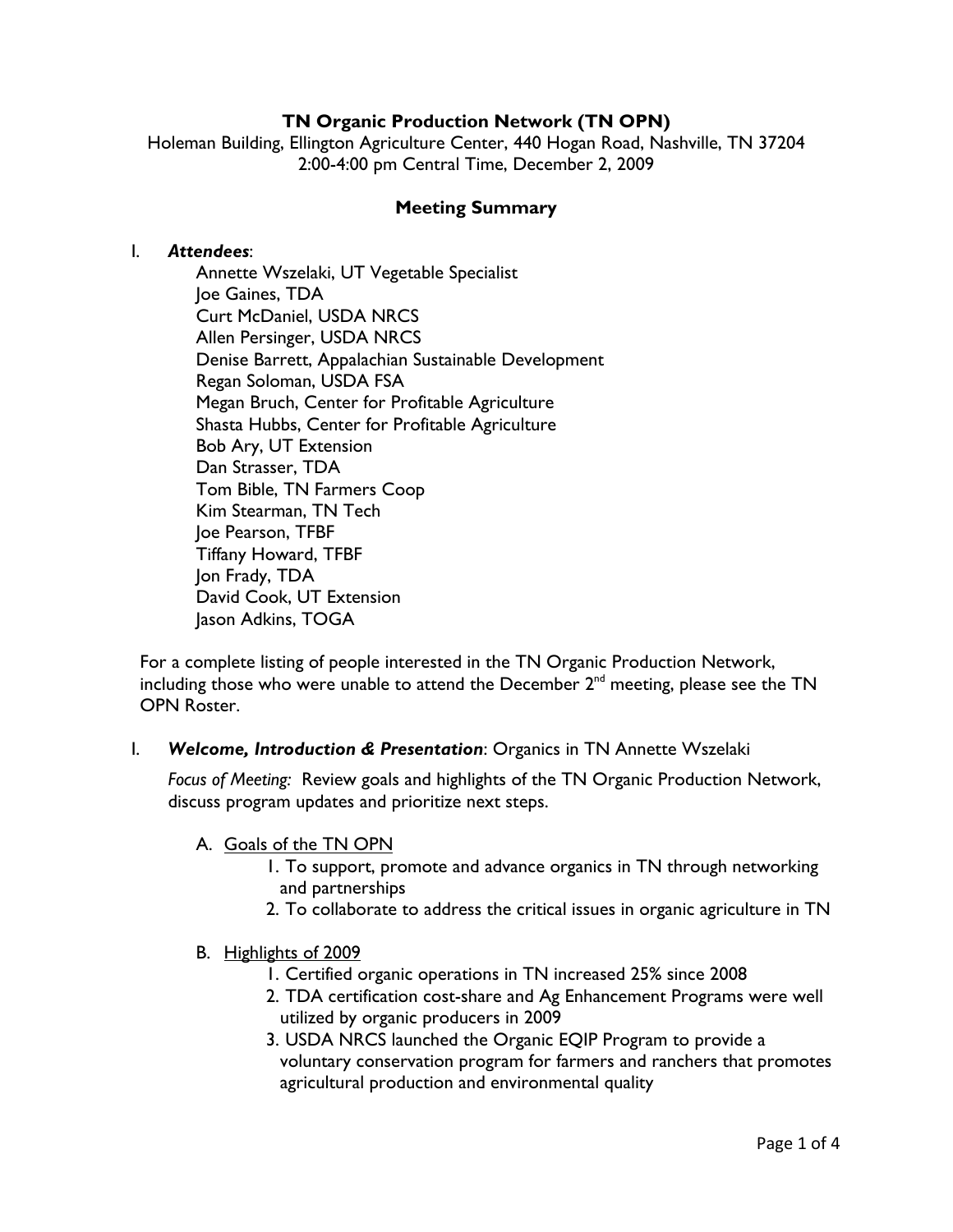- 4.The UT Organic Initiative unveiled their website with program information, educational and networking events, Extension publications, research findings and links to informational websites
- 5. UT also initiated a 10-part Organic Crop Production Workshop Series in 2009

### II. *Program Updates:*

- A. Producers & Industry
	- 1. Denise Barrett, Executive Director, Appalachian Sustainable Development
		- 1. ASD founded on transitioning traditional tobacco growers to vegetable production in southeast VA and northeast TN
		- 2. As new Executive Director, Diane will support ASD on a strategic planning exercise
		- 3. Striving to make profitable, social enterprises
		- 4. Current needs:
			- a. Need more volume
			- b. Recruit additional growers
			- c. Maximize productivity
	- 2. Jason Adkins, TOGA Board Member/Sonfarm Grower
		- 1. TOGA has increased their infrastructure through marketinge-newsletter, farm tours, Annual TOGA Conference
			- a. Conference: March 5-6, Franklin, TN with Joel Salatin as featured speaker
		- 2. Current needs:
			- a. Organic farm incubation program to help get interested young people into organic farming (i.e., Intervale Farms Program, Burlington, VT)
			- b. Land Trust Program to link interested growers with abandoned or aging farms
			- c. Access to inputs to reduce grower costs
- B. Policy & Legislative Issues
	- 1. Proposed food safety legislation has potential to affect all growers
	- 2. Current needs:
		- 1. Organic growers need to relay their diversified production practices and concerns with proposed legislation to their representatives
- C. State & Department of Agriculture Programs
	- 1. Regan Soloman, USDA FSA
		- 1. FSA provides loan guarantees to farmers and ranchers working through eligible lending institutions and also makes direct loans to qualifying farmers and ranchers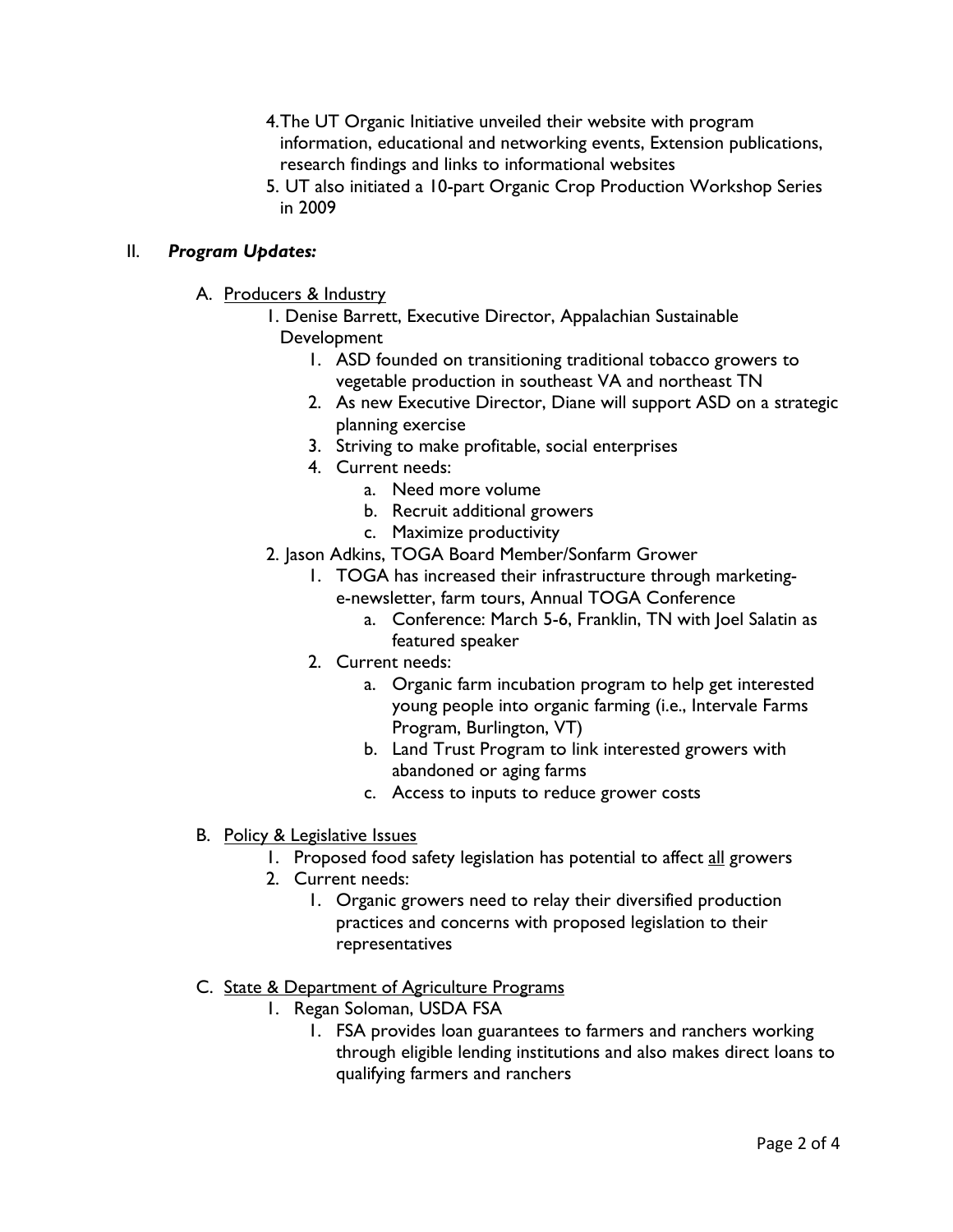- 2. Exciting year for organic producers with new leadership in Washington and USDA
- 3. Know Your Farmer, Know Your Food website launched: www.usda.gov/wps/portal/knowyourfarmer?navid=KNOWYOUR FARMER
- 4. Conducted RC & D workshops this year on organic production
- 2. Curt McDaniel, USDA NRCS
	- 1. NRCS mission is to address resource concerns and help resolve these concerns with conservation practices
	- 2. Organic EQIP Program launched in 2009- \$1 million/state for life of Farm Bill
		- a. Last year was sharp learning curve for determining practices to support and payment schedule
		- b. This year better address needs and payment rates
	- 3. Current needs:
		- a. Need to determine more specific practices/payments; 2<sup>nd</sup> year of 6 year program
		- b. Cooperative effort with universities in TN to research practices that could be funded- Conservation Innovation Grants (CIG)
- 3. Jon Frady, TDA
	- 1. TDA administers a cost-share program that reimburses eligible producers 75% of their organic certification expenses up to \$750
	- 2. TN Agricultural Enhancement Program provides cost share funds for long term investments in Tennessee's livestock and farming operations; has an organic component that reimburses certified organic growers 50% up to \$15,000
	- 3. Natural Beef Program- marketing program for direct marketing of freezer beef produced with no antibiotics, no hormones and no mammalian by-products
- 4. Tiffany Howard, TFBF
	- 1. Farm Fresh Program successfully completed second season
	- 2. Launched social media sites (Facebook, Twitter) for the program

# D. Organic University Research

- 1. Kim Stearman, TN Tech
	- 1. Farm started two years ago (113 acres), certified 10 acres
	- 2. Focus on season extension and compost
	- 3. Students selling produce on campus
	- 4. Received two Federal grants:
		- a. Beginning Farmers
		- b. Managed Ecosystems
	- 5. Current needs:
		- a. Collaboration within and beyond state to further work in season extension
- 2. Annette Wszelaki, University of Tennessee